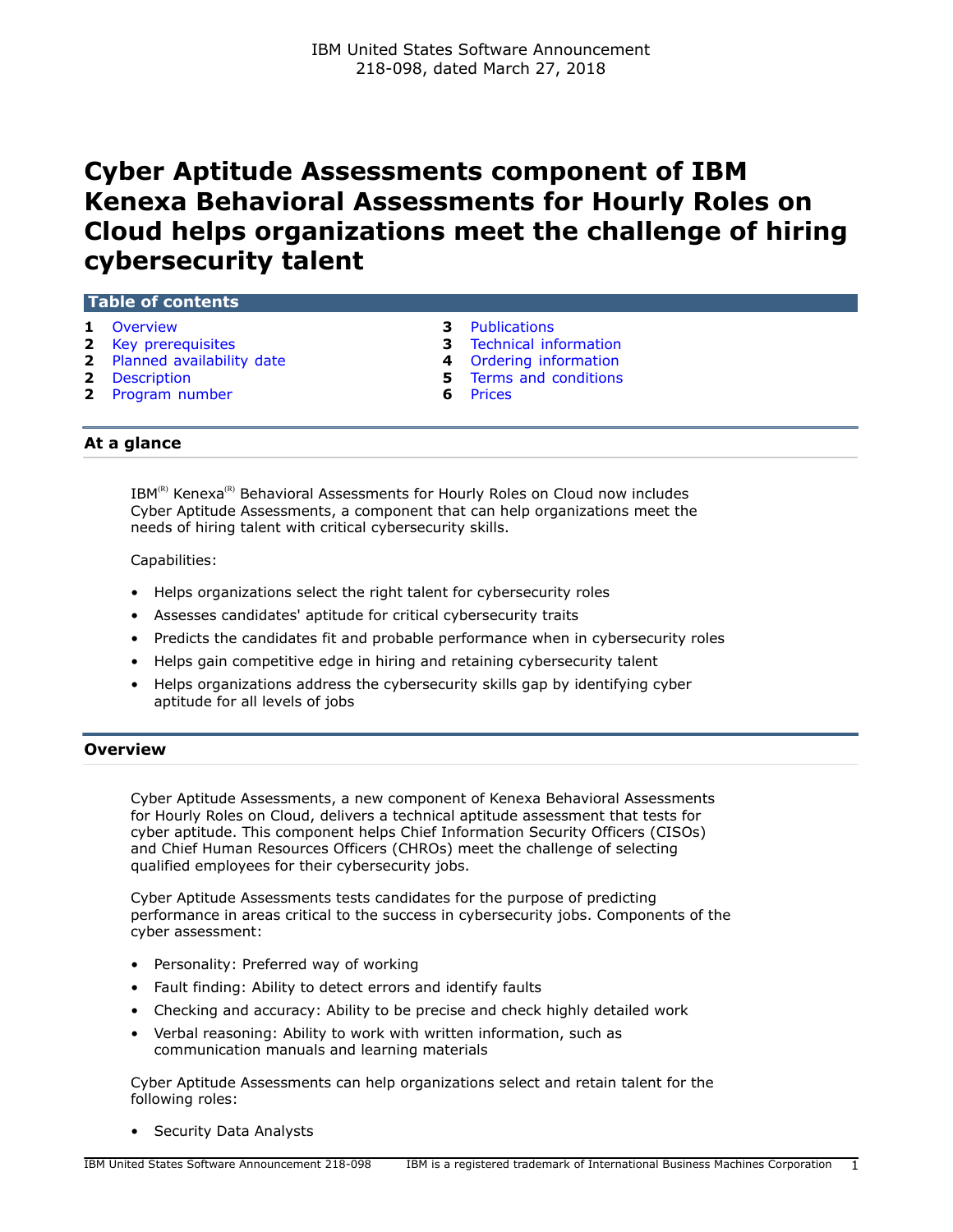- Cybersecurity Developers
- Threat Monitoring Analysts
- Security Operations Center Analysts
- Command and Control Threat Hunters
- Cyber Operations Engineers
- Cyber Help Desk Analysts
- Security Awareness Trainers

# <span id="page-1-0"></span>**Key prerequisites**

See the [Hardware requirements](#page-2-2) and [Software requirements](#page-2-3) sections.

## <span id="page-1-1"></span>**Planned availability date**

March 27, 2018

# <span id="page-1-2"></span>**Description**

Cyber Aptitude Assessments assesses a candidate in the following areas:

- Personality
	- Adaptability: Dealing with changing environment and demands
	- Attention to detail: Precision
	- Compliance: Willingness to follow fixed, agreed procedure and process
	- Composure: Self-control and emotional stability
	- Dependability: Self-discipline and thoroughness
	- Energy: Drive and effort
	- Learning inclination: Willingness to learn as well as desire to improve skills
	- Resilience: Dealing with stress and pressure
	- Team orientation: Cooperating with other analysts and sharing information
- Fault finding
	- Designed to provide a fair, objective, rapid, and practical measure of an individual's skills in diagnosing faults in systems
	- Presents the test taker with an input of visual images, a series of functions, and a subsequent output of visual images, then asks the test taker to identify any faults in the coding system
- Checking and accuracy
	- Presents the test taker with coded information displayed in several tables. Each table contains two columns of symbols with either four or six lines. Task is to determine whether each line in Column A of the table appears in any of the lines in Column B.
- Verbal reasoning
	- Presents the test taker with passages of text followed by a series of statements.
	- Passages focus on topics from IT, cyber security, and new technology but no knowledge of these issues is required to answer the questions.

## <span id="page-1-3"></span>**Program number**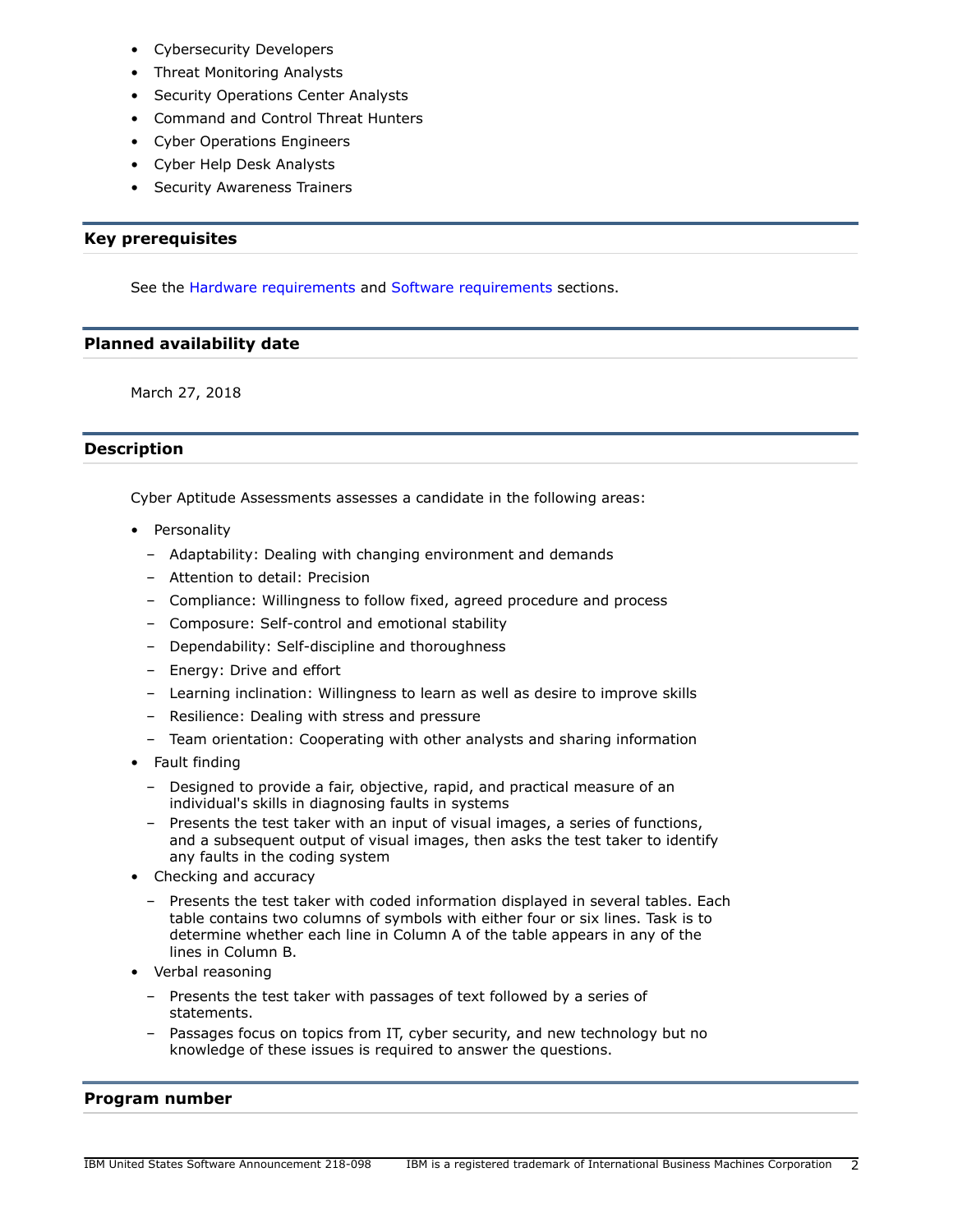| Program number | <b>VRM</b>    | Program name           |
|----------------|---------------|------------------------|
| 5725-P17       | Cloud Service | IBM Kenexa Behavioral  |
|                |               | Assessments for Hourly |

Roles on Cloud

## **Offering Information**

Product information is available on the [IBM Offering Information](http://www.ibm.com/common/ssi) website.

More information is also available on the [Passport Advantage](http://www.ibm.com/software/passportadvantage) $<sup>(R)</sup>$  and Passport</sup> Advantage  $Express<sup>(R)</sup>$  website.

# <span id="page-2-0"></span>**Publications**

Product documentation, including an Administration Guide, Managers Guide, and Release Notes, are available in [IBM Knowledge Center](https://www.ibm.com/support/knowledgecenter/SSDLQA/welcome/kc_welcome_assess.html).

## **Services**

#### **Software Services**

IBM Software Services has the breadth, depth, and reach to manage your services needs. You can leverage the deep technical skills of our lab-based, software services team and the business consulting, project management, and infrastructure expertise of our IBM Global Services team. Also, we extend our IBM Software Services reach through IBM Business Partners to provide an extensive portfolio of capabilities. Together, we provide the global reach, intellectual capital, industry insight, and technology leadership to support a wide range of critical business needs.

To learn more about IBM Software Services, contact your Lab Services Sales or Delivery Leader.

## <span id="page-2-1"></span>**Technical information**

#### **Specified operating environment**

#### <span id="page-2-2"></span>*Hardware requirements*

- A direct internet connection
- Personal Computer or tablet device with minuimum screen size of 768 pixels.

#### <span id="page-2-3"></span>*Software requirements*

One of the following browsers:

- Microsoft™ Internet Explorer 11
- Google Chrome
- Mozilla Firefox
- Apple Safari

The program's specifications and specified operating environment information may be found in documentation accompanying the program, if available, such as a readme file, or other information published by IBM, such as an announcement letter. Documentation and other program content may be supplied only in the English language.

#### *Companion products*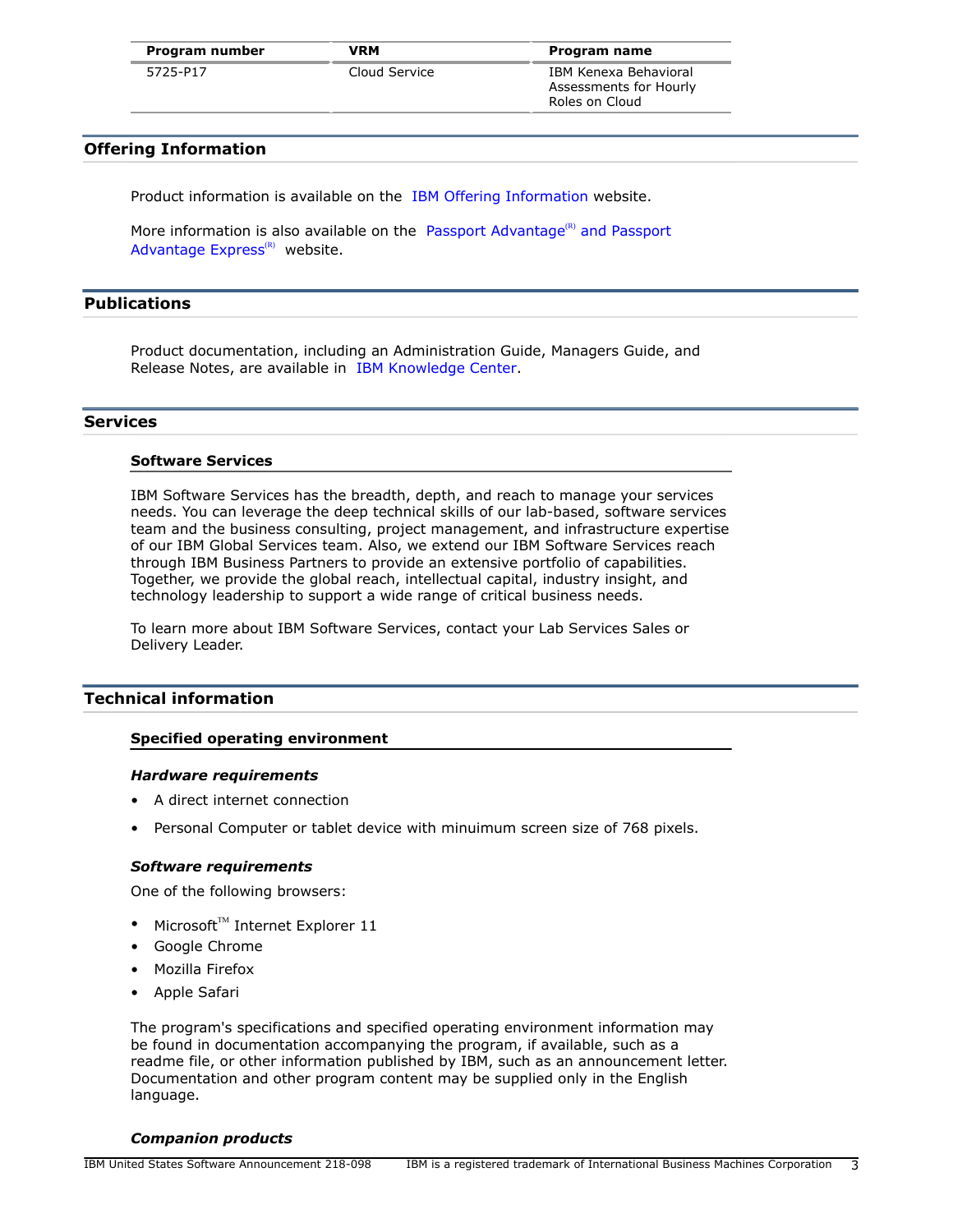The following products or services could be purchased with this offering:

- IBM Kenexa Talent Acquisition Suite
- IBM Kenexa Talent Frameworks
- IBM Kenexa Assessments

## **Planning information**

## *Packaging*

This offering is accessed through the internet. There is no physical media or electronic deliverable.

## **Security, auditability, and control**

Kenexa Cloud Service offerings use the security and auditability features of the host hardware or software.

The customer is responsible for evaluation, selection, and implementation of security features, administrative procedures, and appropriate controls in application systems and communication facilities.

# <span id="page-3-0"></span>**Ordering information**

This product is only available through Passport Advantage. It is not available as shrinkwrap.

These products may only be sold directly by IBM or by authorized IBM Business Partners for Channel Value Rewards.

More information can be found on the [IBM Channel Value Rewards](http://www.ibm.com/partnerworld/page/svp_authorized_portfolio) website.

To locate IBM Business Partners for Channel Value Rewards in your geography for a specific Channel Value Rewards portfolio, go to the [Find a Business Partner](http://www.ibm.com/partnerworld/wps/bplocator/) page.

Product group: Collaboration Solutions and Talent Management

Product Identifier Description: Kenexa Behavioral Assessments for Hourly Role on Cloud (5725-P17)

Product category: IBM Kenexa Assessment products

## **Passport Advantage**

## **IBM Kenexa Behavioral Assessments for Hourly Roles on Cloud (5725-P17)**

| <b>Part description</b>                                                                              | <b>Part number</b> |
|------------------------------------------------------------------------------------------------------|--------------------|
| IBM Commercial Cyber Aptitude Test Event<br>per Annum                                                | D1X8OLL            |
| IBM Commercial Cyber Aptitude Test Event<br>Overage                                                  | D1X8RLL            |
| IBM Defence Cyber Aptitude Test Core for<br>Government Event per Annum                               | D1X8ULL            |
| IBM Defence Cyber Aptitude Test Core for<br>Government Event Overage                                 | D1X8VLL            |
| <b>Part description</b>                                                                              | <b>Part number</b> |
| IBM Defence Cyber Aptitude Test for<br>Government in the UK, US, CAN, AUS, and<br>NZ Event per Annum | D1X8SLL            |
| IBM Defence Cyber Aptitude Test for<br>Government in the UK, US, CAN, AUS, and<br>NZ Event Overage   | D1X8TLL            |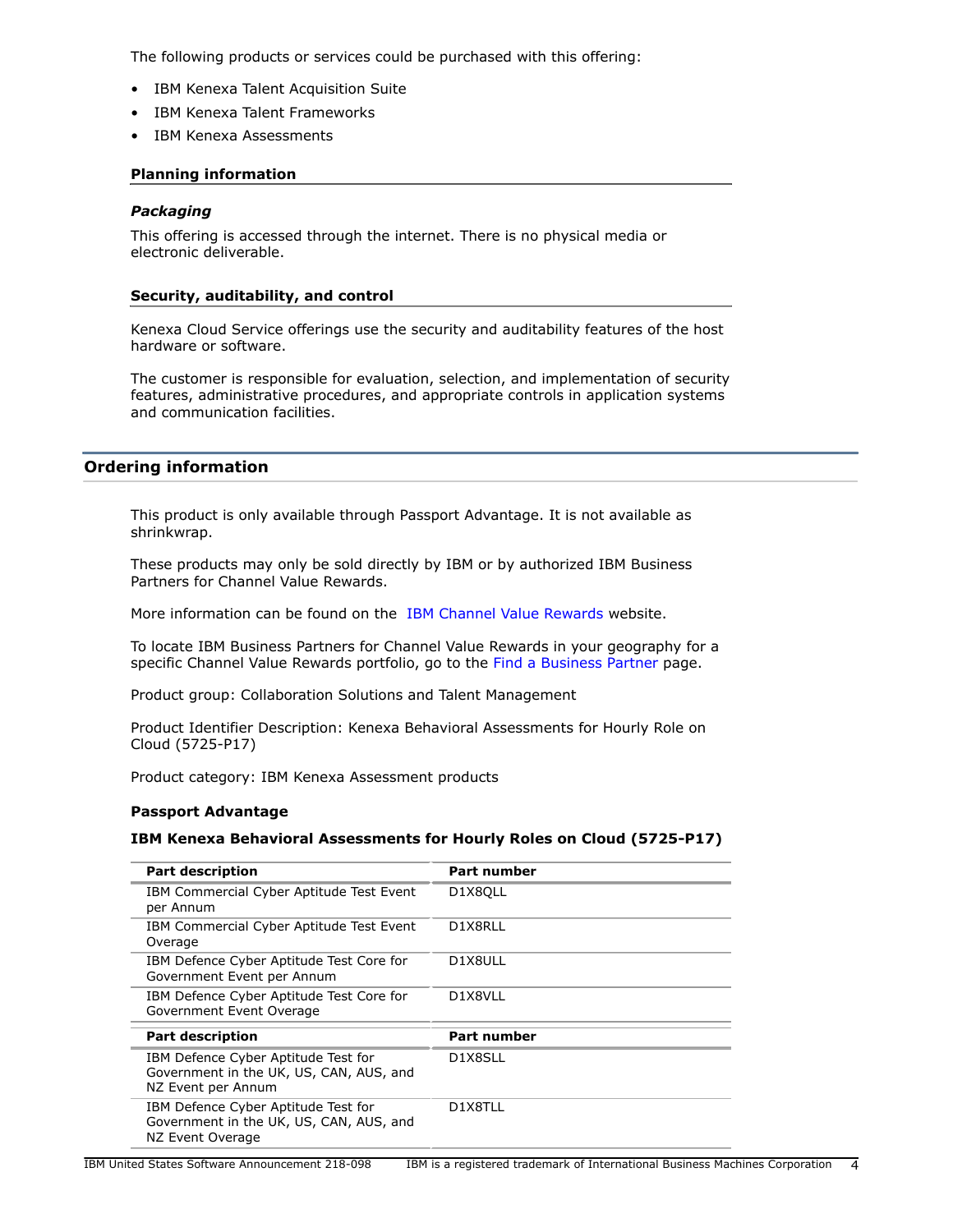## **Charge metric**

| Program name                                                      | <b>PID</b> number | <b>Charge metric</b> |
|-------------------------------------------------------------------|-------------------|----------------------|
| IBM Kenexa Behavioral<br>Assessments for Hourly<br>Roles on Cloud | 5725-P17          | Event                |

## **Event**

Event is a unit of measure by which the Cloud Service can be obtained. An Event is an occurrence of a specific event that is processed by or related to the use of the Cloud Service. Sufficient entitlements must be obtained to cover every Event during the measurement period specified in a Proof of Entitlement (PoE) or Transaction Document.

## <span id="page-4-0"></span>**Terms and conditions**

The information provided in this announcement letter is for reference and convenience purposes only. The terms and conditions that govern any transaction for the acquisition of Cloud Services from IBM consist of either the IBM Cloud Services Agreement and the applicable offering Service Description or the IBM International Passport Advantage Agreement or the International Passport Advantage Express Agreement and the IBM Terms of Use -- General Terms for Cloud Offerings and the applicable offering Service Description.

This product is only available through Passport Advantage. It is not available as shrinkwrap.

#### **Technical support**

Technical support is provided for Cloud Services and enabling software, as applicable, during the subscription period. Any enhancements, updates, and other materials provided by IBM as part of any such technical support are considered to be part of the Cloud Service, as applicable, and therefore governed by the applicable agreement as defined in Client's quote or transaction document. Technical support is included with the Cloud Service and is not available as a separate offering.

Additional technical support information for this Cloud Service offering may be found in the [IBM Support Handbook](https://www.ibm.com/software/support/handbook.html) or in service-specific documentation.

#### **Terms of Use**

Cloud Service offering-specific terms are available on the [Cloud Service terms](http://www.ibm.com/software/sla/sladb.nsf/sla/saas) website.

#### **Limited warranty**

See the warranty defined in the applicable agreement governing Client's acquisition for this offering.

## **Money-back guarantee**

No

#### **Volume orders (IVO)**

No

#### **Passport Advantage applies**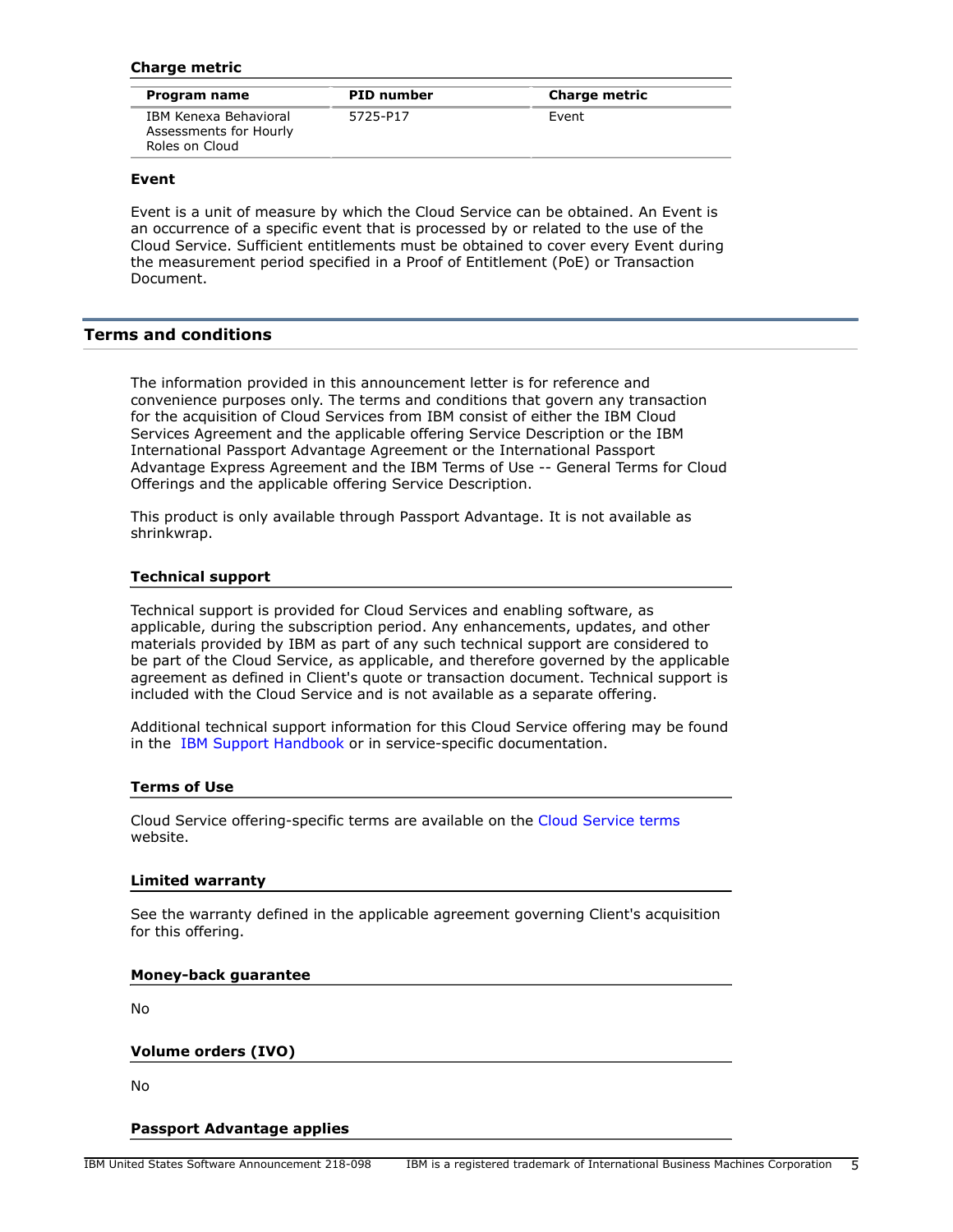Yes, information is available on the [Passport Advantage and Passport Advantage](http://www.ibm.com/software/passportadvantage) [Express](http://www.ibm.com/software/passportadvantage) website.

## **Usage restrictions**

Yes

See the [Cloud Service terms](http://www.ibm.com/software/sla/sladb.nsf/sla/saas) for details.

## **Software Subscription and Support applies**

No

**Variable charges apply**

No

## **Educational allowance available**

Not applicable.

## **Statement of good security practices**

IT system security involves protecting systems and information through intrusion prevention, detection, and response to improper access from within and outside your enterprise. Improper access can result in information being altered, destroyed, or misappropriated or can result in misuse of your systems to attack others. Without a comprehensive approach to security, no IT system or product should be considered completely secure and no single product or security measure can be completely effective in preventing improper access. IBM systems and products are designed to be part of a regulatory compliant, comprehensive security approach, which will necessarily involve additional operational procedures, and may require other systems, products, or services to be most effective.

**Important:** IBM does not warrant that any systems, products, or services are immune from, or will make your enterprise immune from, the malicious or illegal conduct of any party.

## <span id="page-5-0"></span>**Prices**

## **Business Partner information**

If you are an IBM Business Partner -- Distributor for Workstation Software acquiring products from IBM, you may link to Passport Advantage Online for resellers where you can obtain Business Partner pricing information. An IBMid and password are required to access the [IBM Passport Advantage w](https://www.ibm.com/software/howtobuy/passportadvantage/paoreseller)ebsite.

#### **Passport Advantage**

For Passport Advantage information and charges, contact your IBM representative or authorized IBM Business Partner for Channel Value Rewards. Additional information is also available on the [Passport Advantage and Passport Advantage Express](http://www.ibm.com/software/passportadvantage)  website.

## *Trademarks*

IBM, PartnerWorld, Passport Advantage and Express are registered trademarks of IBM Corporation in the United States, other countries, or both. Kenexa is a registered trademark of Kenexa, an IBM Company in the U.S. and other countries.